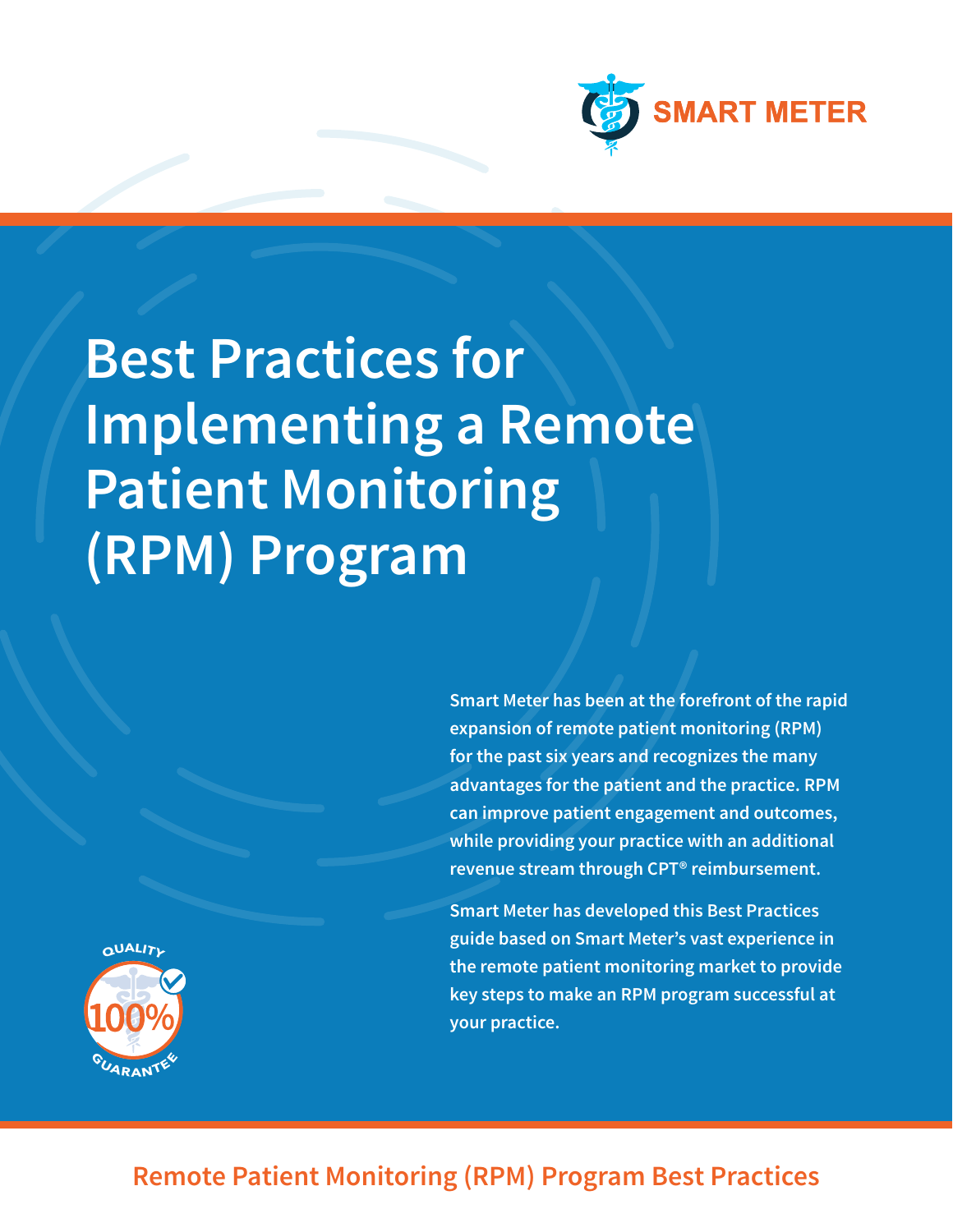### **Step 1 Identify a Purpose and Form Your Team**

#### **Defining a Purpose**

Identify and determine the purpose of your RPM program, which may include improving patient outcomes, addressing current patient management issues, adding new patient programs, motivating patients to better manage their condition and providing a new revenue stream for the practice.



Clearly identifying the purpose of your RPM program will help determine the resources needed and identify key stakeholders. Typically, key stakeholders within the practice are the health care team, administrative staff and patients. All stakeholders should provide input into the program to gain acceptance.



### **Forming Your Team**

To help ensure the success of your RPM program, you should plan to form a team with the key personnel that fits the size and scope of your practice.

For example, a small private practice may only need one dedicated resource accountable for implementation, coordination and managing the program. Although, it will take a team effort to ensure success with product training, data review and CPT billing.

Ideally, the RPM team should include clinical staff (nurses and physicians), non-clinical staff (billing and office administrators) and a team champion for each task and who would lead the team by establishing tasks, the team member(s) responsible and deadlines. Key stakeholders should have defined roles and responsibilities to ensure consistent implementation, patient satisfaction and billable encounters.

### **Step 2 Set Your Goals and Objectives**

What does success look like for your RPM program?

### **Four areas of value to consider when defining success:**



### **Health Outcomes**

For improving patient health outcomes, start by identifying and targeting which patients to enroll into the RPM program, identify the number of potential patients and the specify the outcome measures. For example, you may want to reduce hospital (re)admissions/ER visits, lower A1c's and improve blood pressure readings.



### **Provider Satisfaction and Provider Empowerment**

Your RPM program will enable the health care team to review organized, real-time patient data remotely through a simple to use portal. The self-generated patient data provides useful insights on how a patient is managing their chronic condition. Having access to patient data empowers the health care team to have meaningful discussions with patients about their health and how to help them.



### **Patient Experience**

There are many benefits to implementing an RPM program, with patient experience being the most important one. As a part of the patient experience, plan to set goals such as improving patient satisfaction rates, enhance patient engagement and gain acceptance to the care plan, just to name a few.



### **Financial**

RPM provides CPT reimbursement for providers. Through Medicare and various commercial payers RPM reimbursement can provide an additional \$102.82/month<sup>1</sup> to your practice; this includes \$48.72 for 20 minutes of RPM staff time and \$54.10 for the provided device with daily monitoring.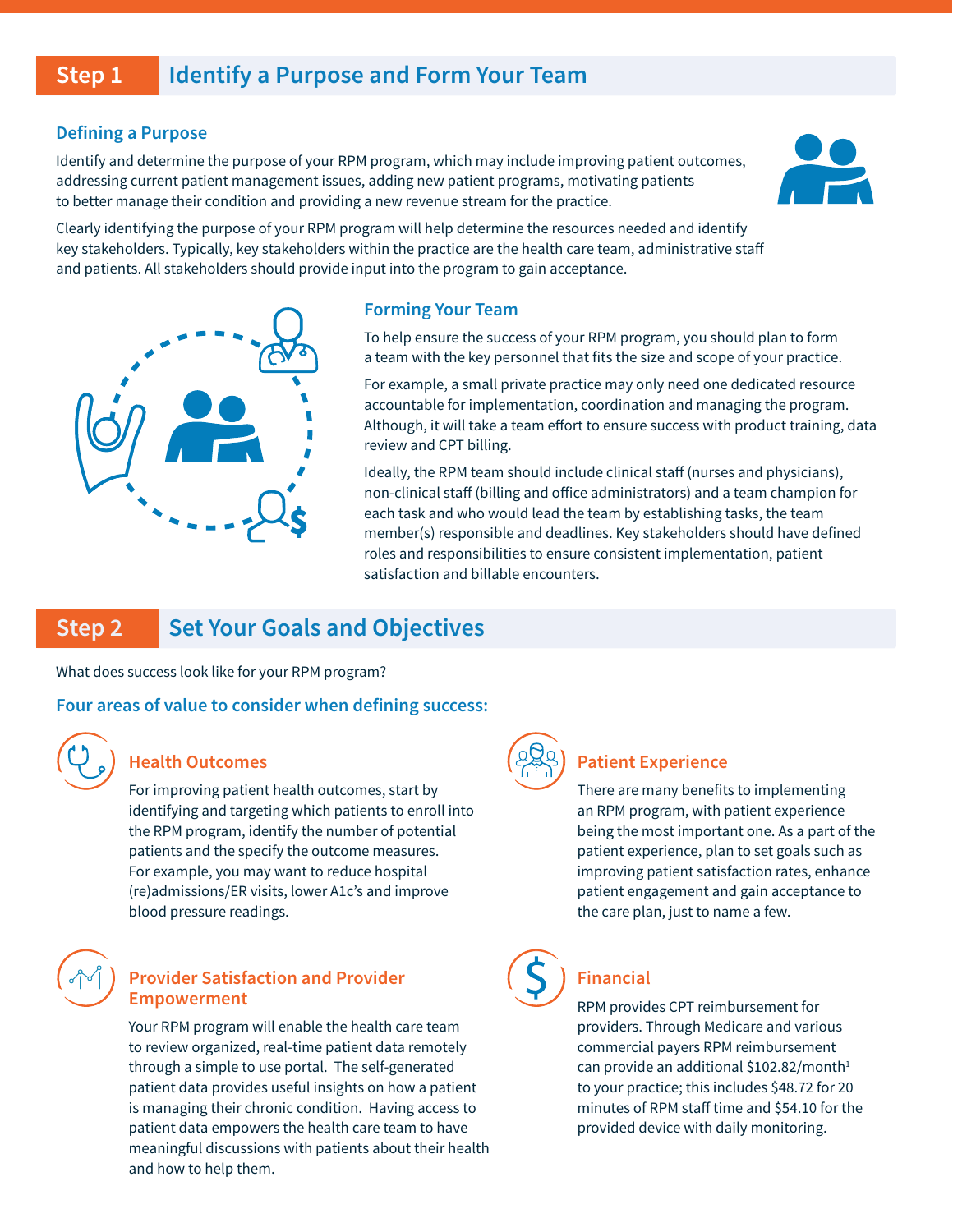### **Step 3 Use Smart Meter's Devices and Platforms for Accurate Monitoring**

Once you are ready to move forward, Smart Meter has all the capabilities to get you started and make it a permanent part of your practice. Our complete suite of devices and robust data platforms for both the physician and patient can help you improve patient testing adherence and patient health through better patient engagement.

When it comes to providing remote patient monitoring for chronic diseases, Smart Meter is the industry leader because all our monitoring devices utilize cellular connectivity. This means all the patient has to do is test and the readings are automatically sent to a HIPAA compliant cloud and then to the physician. Our affordable, simple to use devices include iGlucose® for diabetes, iBloodPressure™ for hypertension, iScale™ for weight management and the new iPulseOx™ for any pulmonary disorder including asthma, COPD, illnesses like influenza, pneumonia, COVID-19, tuberculosis and lung cancer.

Our password secured portals provide access to your patients' readings almost immediately after they test. In addition, we provide a patient portal so patients can track their own results.

## **Step 4 Identify and Recruit Eligible Patients**

Smart Meter has found that it is best to identify a list of eligible RPM patients and rollout to a small number of those patients to ensure implementation is seamless and all process and procedures are in place.

Once you have adjusted and fine-tuned the program you can then begin scaling the program to a larger patient population base.

### **Identifying Eligible Patients**

The best method for identifying and targeting eligible patients for your RPM program is to organize your patient population into segments such as patients not achieving health goals, Medicare patients, patients with commercial health plans, chronic care conditions and other demographics for those receptive to technology.

### **For Medicare/Medicaid Patients, Here is a Breakdown of RPM and RTM CPT Reimbursement Codes**

There are multiple ways to capture CPT reimbursement in your RPM program for Medicare and commercial payer patients.

| Initial device education and setup: CPT 99453 - \$18.48* One Time                                           |
|-------------------------------------------------------------------------------------------------------------|
| Data transmission: CPT 99454 - \$54.10* Monthly                                                             |
| 20 minutes, non-face-to-face engagement 20: CPT 99457 - \$48.72* Monthly                                    |
| Additional 20 minutes: 99458 (\$39.65*) as many times as is appropriate for additional 20-minute increments |

There are also new CPT codes for Remote Therapeutic Monitoring (RTM) for 2022 that include monitoring respiratory system status, musculoskeletal system status, therapy adherence and therapy response.

Initial device education and setup: CPT 98975 - \$18\* One Time

Data transmission of oxygen saturation via a pulse oximeter: CPT 98976 - \$54\* Monthly

20 minutes, non-face-to-face engagement 20: CPT 98980 - \$48\* Monthly

Additional 20 minutes: 98981 \$39\* as many times as is appropriate for additional 20-minute increments

\*2022 CMS final approved numbers. These may vary from state to state.